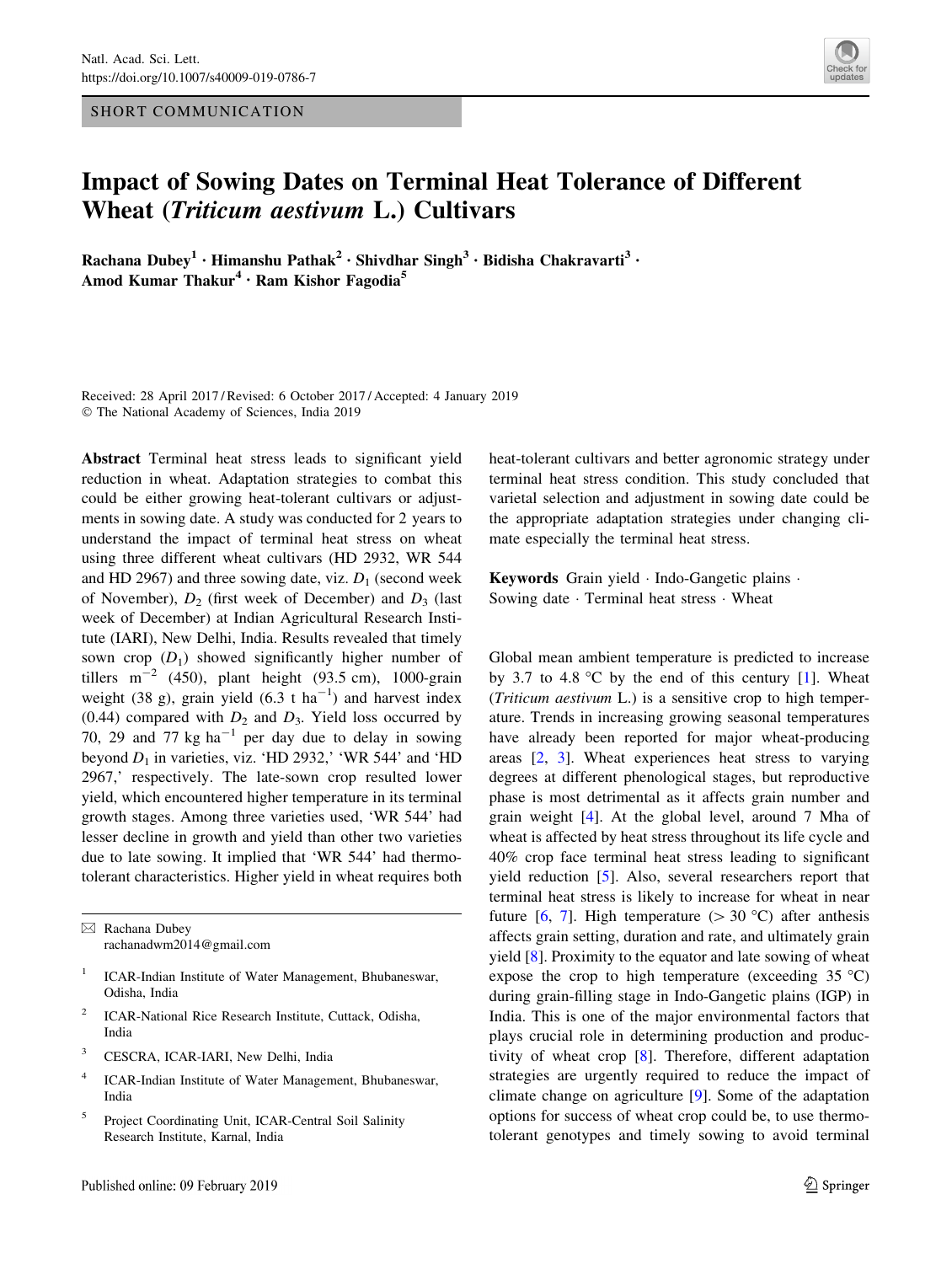heat stress. However, there are limited studies available which comprehensively evaluated the impact of heat stress on growth and yield of wheat, and assessed the heat tolerance of popular wheat cultivars of IGP and developing options to reduce adverse effects. Therefore, objective of this study was to evaluate the effect of adaptation options considering tolerant variety and changing sowing date on alleviating terminal heat stress in wheat.

A field experiment was conducted at the experimental farm of Indian Agricultural Research Institute (IARI), New Delhi, India (28°40'N, 77°12'E) by growing wheat in rabi season (November–April) during 2011–2012 and 2012–2013. The climate of the area is subtropical, semiarid with dry hot summer and cold winter. The mean annual maximum and minimum temperature was  $35^{\circ}$ C and 18  $\degree$ C, respectively. The soil of the experimental site was Typic Ustochrept with pH 8.6 and sandy loam in texture; bulk density of 1.38 Mg  $m^{-3}$ , electrical conductivity of 0.48 dS m<sup>-1</sup>; and organic carbon  $(4.5 \text{ g kg}^{-1})$ , total N  $(0.3 \text{ g kg}^{-1})$ , Olsen P  $(0.007 \text{ g kg}^{-1})$  and ammonium acetate extractable K (0.13 g  $kg^{-1}$ ).

Staggered sowing strategy [[10\]](#page-3-0) was used to impose heat stress treatment with three date of sowing (DOS), i.e., normal date of sowing during second week of November  $(D_1)$ , late sowing during first week of December  $(D_2)$  and very late sowing during last week of December  $(D_3)$  with three popular wheat varieties in the IGP. The varieties used were: 'HD 2932,' 'WR 544' and 'HD 2967.' The experimental design was split-plot design with nine treatments and three replications. Size of each subplot was  $7 \times 7$  m. Seeds were sown at a recommended spacing of 22.5 cm (row–row). Nitrogen, phosphorous and potassium were applied @ 120 kg N ha<sup>-1</sup>, 60 kg P<sub>2</sub>O<sub>5</sub> ha<sup>-1</sup>, 60 kg K<sub>2</sub>O  $ha^{-1}$ , in the form of urea, single super phosphate and muriate of potash, respectively. Cultural practices were carried out as per standard procedures [[11\]](#page-3-0). Plant samples were collected at the time of harvest. Growth and yieldrelated parameters were measured by standard methods [\[12](#page-3-0)]. Analysis of variance was carried out using SPSS version 21, and the significance of mean values was compared using least significant difference values [\[13](#page-3-0)]. All parameters were analyzed considering year as a source of variation in addition to variety and date of sowing. It was observed that the interaction effects (year  $\times$  variety, year  $\times$  dates of sowing and year  $\times$  variety  $\times$  dates of sowing) were not found significant at  $p \lt 0.05$  for most of the parameters studied. It indicated that the effect of year was negligible, and hence, the data reported in this paper are average of 2 years. Weather data reveal that crop faced terminal heat stress at one or more stages between anthesis to physiological maturity stage in both the years of experimental period,

Plant height decreased under late sowing condition  $(D<sub>2</sub>)$ and  $D_3$ ) than normal sowing  $(D_1)$  in all varieties. Mean values of the plant height in  $D_1$ ,  $D_2$  and  $D_3$  were 93.5, 86.4 and 83.9 cm, respectively (Table [1\)](#page-2-0). Percent reduction in plant height in 'HD 2932,' 'WR 544' and 'HD 2967' was 11.0, 2.8 and 13.0% in  $D_2$  than  $D_1$ , respectively, and reduction was 15.6, 4.1 and 16.9% in  $D_3$  compared with  $D_1$ . It reveals that delay in sowing of wheat adversely affected plant height. This might have occurred due to higher temperature during growing period that resulted in shortening of crop growth period. Also, significant differences in plant height were observed as a result of interaction between variety and sowing date. Other researchers [\[14](#page-3-0)] also reported similar findings of reduction in plant height by 7.3–9.5% in different wheat genotypes due to late sowing.

Number of tillers per  $m<sup>2</sup>$  reduced in all three varieties under late sowing treatments. Percent reduction was the highest in 'HD 2967' (10.5 and 16.0% in  $D_2$  and  $D_3$ , respectively, over  $D_1$ ) followed by 'HD 2932' (11.0 and 15.0% in  $D_2$  and  $D_3$ , respectively, over  $D_1$ ), and the least reduction was found in 'WR 544' (8.9 and  $11.3\%$  in  $D_2$  and  $D_3$ , respectively, over  $D_1$ ). This suggests that tiller production in 'WR 544' was the least affected by high-temperature stress. As expected, crop sown at normal date  $(D_1)$ had highest number of tillers, and the least was in very late  $(D_3)$  sown treatment. This was due to survival of less number of tillers under high-temperature condition. The ability to producing tillers of wheat and their survival depends on genotype as well as environmental factors, especially air temperature that decides tiller initiation process in the axils of the basal leaves of wheat plant and under unfavorable environment growth of tillers either slowed downs or stopped [[15\]](#page-3-0). Therefore, high-temperature stress inhibits the initiation and survival of tiller in wheat, as also observed in our experiment.

A similar trend was also found in biomass yield. It was significantly higher in all three varieties sown on normal date  $(D_1)$  and declined in late sowing condition  $(D_2)$  and  $D_3$ ). Decline in biomass yield under late sowing was observed the least for 'WR 544' (9.7%) and the highest in 'HD 2967' (26.3%) (Table [1](#page-2-0)).

Test weight, i.e., 1000-grain weight, reduced due to terminal heat stress because of impaired grain filling. Grain yield and 1000-grain weight reduced significantly under  $D_2$ and  $D_3$  as compared with  $D_1$  (Table [2](#page-2-0)). Though test weight reduced in all varieties due to delay in sowing, 'WR 544' performed better under heat-stressed environment than 'HD 2932' and 'HD 2967.' The decrease in test weight was the highest in 'HD 2967.' This might be ascribed to grain shrinkage, increased production of reactive oxygen species, reduced pollen tube development and increased pollen mortality, which were linked to elevated temperature,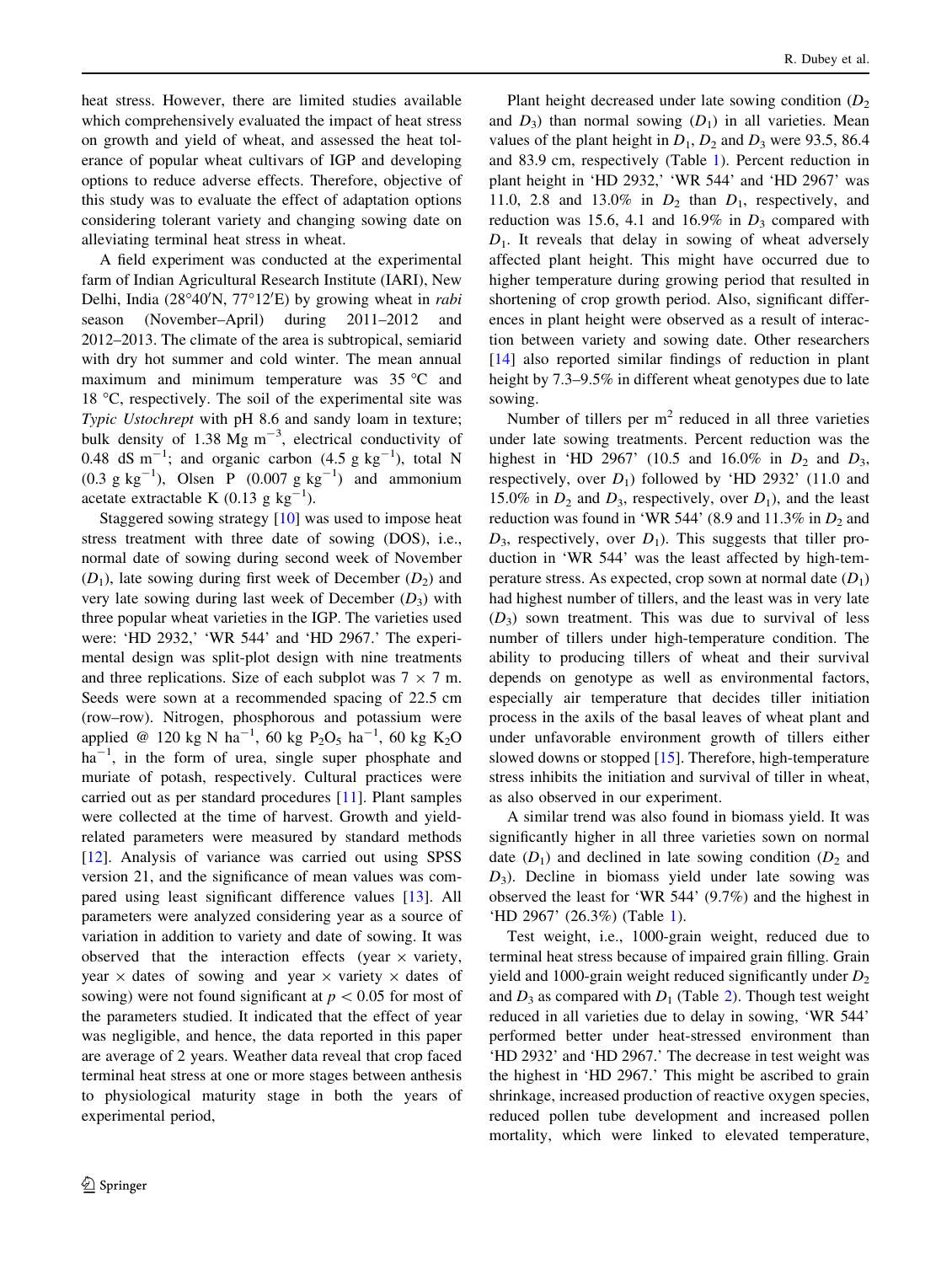| Date of sowing      | Plant height (cm) |           |            | Mean | No of tillers $m^{-2}$ |        |         | Mean  | Biomass yield $(t \text{ ha}^{-1})$ |           |            | Mean |
|---------------------|-------------------|-----------|------------|------|------------------------|--------|---------|-------|-------------------------------------|-----------|------------|------|
|                     | HD 2932           | WR<br>544 | HD<br>2967 |      | HD 2932                | WR 544 | HD 2967 |       | HD 2932                             | WR<br>544 | HD<br>2967 |      |
| $D_1$               | 91.1              | 88.6      | 100.9      | 93.5 | 444                    | 451    | 456     | 450.3 | 14.5                                | 14.1      | 14.5       | 14.4 |
| $D_2$               | 82.1              | 87.8      | 89.3       | 86.4 | 395                    | 411    | 408     | 404.7 | 13.3                                | 13.0      | 12.7       | 13.0 |
| $D_3$               | 78.8              | 86.5      | 86.3       | 83.9 | 376                    | 400    | 383     | 386.3 | 11.3                                | 12.6      | 10.3       | 11.4 |
| Mean                | 84.0              | 87.6      | 92.2       |      | 405                    | 421    | 415     |       | 13.0                                | 13.3      | 12.5       |      |
| LSD <sub>0.05</sub> |                   |           |            |      |                        |        |         |       |                                     |           |            |      |
| Sowing date $(S)$   |                   |           |            | 1.8  |                        |        |         | 7.9   |                                     |           |            | 0.7  |
| Variety $(V)$       |                   |           |            | 1.5  |                        |        |         | 5.2   |                                     |           |            | 0.2  |
| $S \times V$        |                   |           |            | 1.2  |                        |        |         | 9.3   |                                     |           |            | 0.3  |

<span id="page-2-0"></span>Table 1 Effect of crop sowing dates and cultivars on plant height, tillers number and biomass yield in wheat

Table 2 Effect of crop sowing dates and cultivars on grain yield, harvest index and 1000-grain weight

| Date of sowing      | Grain yield $(t \text{ ha}^{-1})$ |        |         | Mean | Harvest index |        |         | Mean      | 1000-grain weight $(g)$ |        |         | Mean |
|---------------------|-----------------------------------|--------|---------|------|---------------|--------|---------|-----------|-------------------------|--------|---------|------|
|                     | HD 2932                           | WR 544 | HD 2967 |      | HD 2932       | WR 544 | HD 2967 |           | HD 2932                 | WR 544 | HD 2967 |      |
| $D_1$               | 6.3                               | 6.1    | 6.4     | 6.3  | 0.43          | 0.43   | 0.44    | 0.44      | 38.1                    | 37.7   | 38.4    | 38.0 |
| $D_2$               | 5.2                               | 5.5    | 5.3     | 5.3  | 0.39          | 0.42   | 0.40    | 0.40      | 36.5                    | 36.8   | 35.9    | 36.4 |
| $D_3$               | 4.1                               | 5.1    | 4.0     | 4.4  | 0.37          | 0.40   | 0.36    | 0.39      | 32.8                    | 34.5   | 31.8    | 33.0 |
| Mean                | 5.2                               | 5.6    | 5.2     |      | 0.40          | 0.42   | 0.41    |           | 35.8                    | 36.3   | 35.4    |      |
| LSD <sub>0.05</sub> |                                   |        |         |      |               |        |         |           |                         |        |         |      |
| Sowing date $(S)$   |                                   |        |         | 0.8  |               |        |         | 0.4       |                         |        |         | 2.1  |
| Variety $(V)$       |                                   |        |         | 0.3  |               |        |         | <b>NS</b> |                         |        |         | 0.3  |
| $S \times V$        |                                   |        |         | 0.4  |               |        |         | 0.1       |                         |        |         | 0.9  |

thereby enhanced grain abortion and reduced grain weight [\[16](#page-3-0)]. Hence, stability in grain weight under heat stress environment is an important trait that determines the grain yield [[17](#page-3-0)]. The duration of grain growth in post-anthesis period is considered as the most significant determinant of yield in wheat [[6\]](#page-3-0). Heat stress shortens grain-filling duration and thereby influencing grain-filling rate and resulting in lower yield [\[18](#page-3-0), [19](#page-3-0)]. Similar results were observed in the present study. With delayed sowing, grain yield reduction was 1.1 and 1.9 t ha<sup>-1</sup> in  $D_2$  and  $D_3$ , respectively, compared with  $D_1$ . This was due to terminal heat stress during reproductive phases [[15\]](#page-3-0). Although yield loss occurred in all varieties under delayed sowing, the decline was the least in 'WR 544.' Interaction of date of sowing and varieties, viz. 'HD 2967' and 'HD 2932,' was not found significant, but it was significant with variety 'WR 544.' It indicates that 'WR 544' showed its thermo-tolerant characteristics. Yield loss per day due to delay in sowing from normal sowing date was estimated as 29, 70 and 77 kg  $ha^{-1} d^{-1}$  in 'WR 544,' 'HD 2932' and 'HD 2967,' respectively (Fig. [1](#page-3-0)). Higher relative grain yield was also observed by

researchers [\[20](#page-4-0)], who reported that stable and/or long duration of photosynthetic activity had been affected; hence, under heat stress this trait should be used as a selection criterion for heat tolerance of wheat genotypes. Delayed sowing also affected harvest index (HI), and percent reduction in HI was the greatest in 'HD 2967' (9.1 and 18.2% in  $D_2$  and  $D_3$ , respectively, over  $D_1$ ) followed by 'HD 2932' (9.3 and 14.0% in  $D_2$  and  $D_3$ , respectively, over  $D_1$ ) and the least in 'WR 544' (2.3 and 7.0% in  $D_2$  and  $D_3$ , respectively, over  $D_1$ ) (Table 2). Among varieties, 'WR 544' showed the lowest reduction in HI, which was attributed to its stay green character and better grain filling in heat stress conditions [\[21](#page-4-0)]. Earlier, it was found that harvest index is highly correlated with grain yield [[17\]](#page-3-0) and in agreement to this a similar trend was also found in the present study (Table 2).

The present study clearly demonstrates that delayed sowing increases the probability to occurring terminal heat stress during grain-filling stage which significantly reduces grain yield. Hence, the escape mechanism can be formulated by avoiding delay in wheat sowing which improves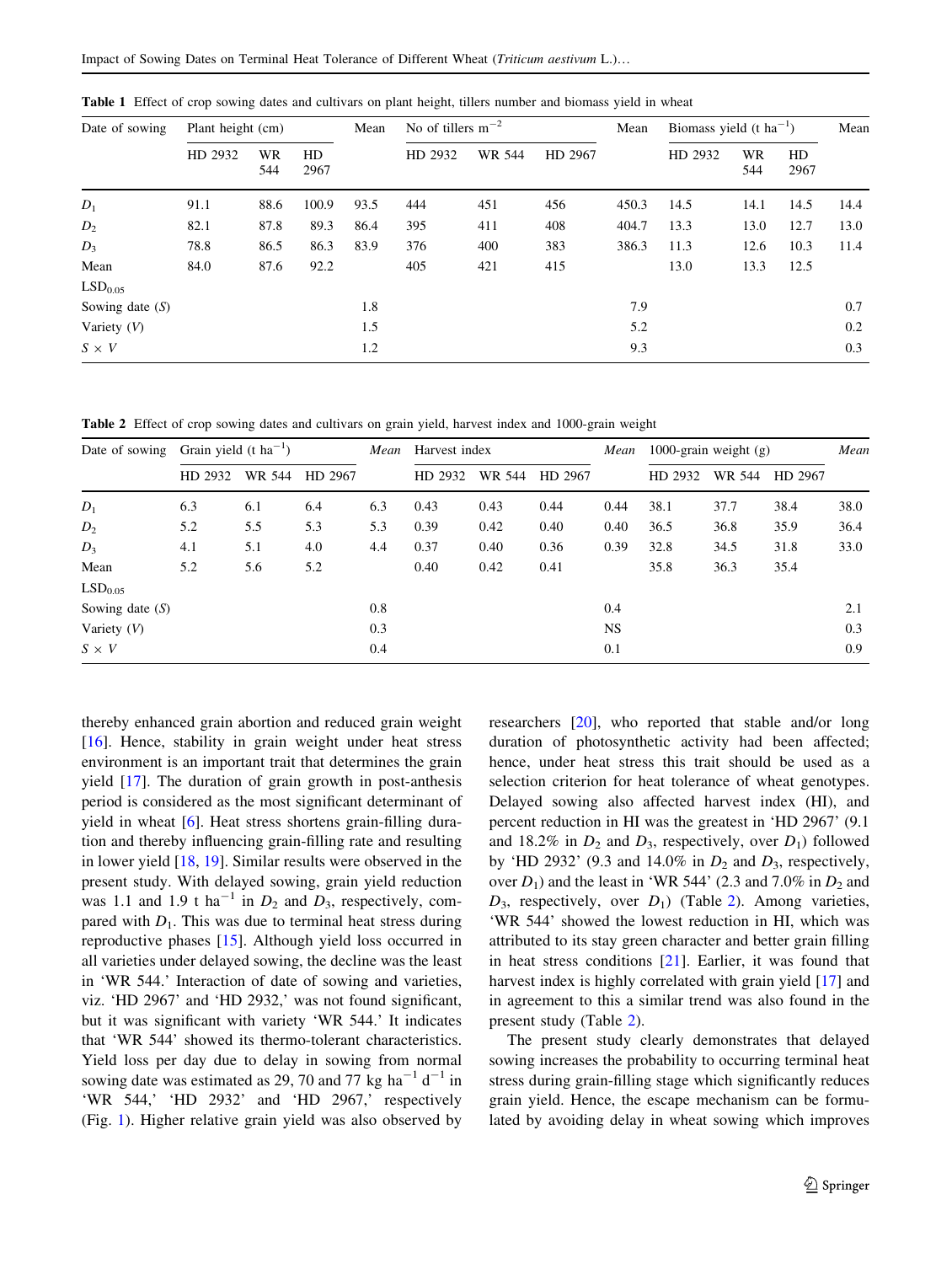

<span id="page-3-0"></span>

grain filling. The timely sowing in the period between 15 and 25 November may be advocated to avoid terminal heat stress in wheat in the IGP region, India. Firstly, the strategy should be such that grain filling is completed before the onset of high-temperature stress. Secondly, cultivars like 'WR 544' having thermo-tolerance characteristics should be used. Our study confirmed that 'WR 544' variety had these characteristics and performed better in terms of grain yield as well as other related parameters than other two cultivars, viz. 'HD 2932' and 'HD 2967.' Therefore, an adaptation strategy to terminal heat stress should be timely sowing, i.e., avoiding delay and/or use of thermo-tolerant varieties.

## References

- 1. IPCC (2014) Climate change 2014. In: Fifth assessment synthesis report (longer report) of intergovernmental panel on climate change. Cambridge University Press, Cambridge, United Kingdom and New York, USA
- 2. Alexander LV, Zhang X, Peterson TC, Caesar J, Gleason B, Tank A, Haylock M, Collins D, Trewin B, Rahimzadeh F, Tagipour A, Kumar KR, Revadekar J, Griffiths G, Vincent L, Stephenson DB, Burn J, Aguilar E, Brunet M, Taylor M, New M, Zhai P, Rusticucci M, Vazquez-Aguirre JL (2006) Global observed changes in daily climate extremes of temperature and precipitation. J Geophys Res Atmos 111:1–22
- 3. Hennessy K, Fawcett R, Kirono D, Mpelasoka F, Jones D, Bathols J, Whetton P et al (2008) An assessment of the impact of climate change on the nature and frequency of exceptional climatic events. Australian Government Bureau of Meteorology, Melbourne
- 4. Wollenweber B, Porter JR, Schellberg J (2003) Lack of interaction between extreme high-temperature events at vegetative and reproductive growth stages in wheat. J Agron Crop Sci 189:142–150
- 5. Nagarajan S (2005) Can India produce enough wheat even by 2020? Curr Sci 89(9):1467–1471
- 6. Mitra R, Bhatia CR (2008) Bioenergetic cost of heat tolerance in wheat crop. Curr Sci 94:1049–1053
- 7. Semenov MA (2009) Impacts of climate change on wheat in England and Wales. J R Soc Interface 6:343–350
- 8. Joshi AK, Mishra B, Chatrath R, Ferrara GO, Singh RP (2007) Wheat improvement in India: present status, emerging challenges and future prospects. Euphytica 157(3):431–446
- 9. Niles MT, Lubell M, Brown M (2015) How limiting factors drive agricultural adaptation to climate change. Agr Ecosyst Environ 200:178–185
- 10. Krishna KG (2011) Studies on the role of heat shock transcription factors and proteins on high temperature tolerance in wheat (Triticumaestivum L.). Division of Plant Physiology Indian Agricultural Research Institute, New Delhi
- 11. Singh C (1983) Modern techniques of raising field crops. Oxford and IBH Publishing, New Delhi
- 12. Singh D, Chhonkar PK, Dwivedi BS (2005) Manual on soil, plant and water analysis. Westville Publishing House, New Delhi
- 13. Gomez KA, Gomez AA (1984) Statistical procedures for agricultural research. Wiley, Hoboken
- 14. Irfaq M, Muhammad T, Amin M, Iabbar A (2005) Performance of yield and other agronomic characters of four wheat cultivars. Int J Bot 1(2):124–127
- 15. Rahman MA, Chikushi J, Yoshida S, Karim AJMS (2009) Growth and yield components of wheat genotypes exposed to high temperature stress under control environment. Bangladesh J Agric Res 34(3):360–372
- 16. Nawaz A, Farooq M, Cheema SA, Wahid A (2013) Differential response of wheat cultivars to terminal heat stress. Int J Agric Biol 15:1354–1358
- 17. Khanna CR, Viswanathan C (1999) Evaluation of heat stress tolerance in irrigated environment of T. aestivum and related species. I. Stability in yield and yield components. Euphytica 106(2):169–180
- 18. Ortiz R, Sayre KD, Govaerts B, Gupta R, Subbarao GV, Ban T, Hodson D, Dixon JM, Ortiz-Monasterio JI, Reynolds M (2008) Climate change: Can wheat beat the heat? Agr Ecosyst Environ 126(1):46–58
- 19. Wassmann R, Jagadish SVK, Sumfleth K, Pathak H, Howell G, Ismail A, Heuer S (2009) Regional vulnerability of climate